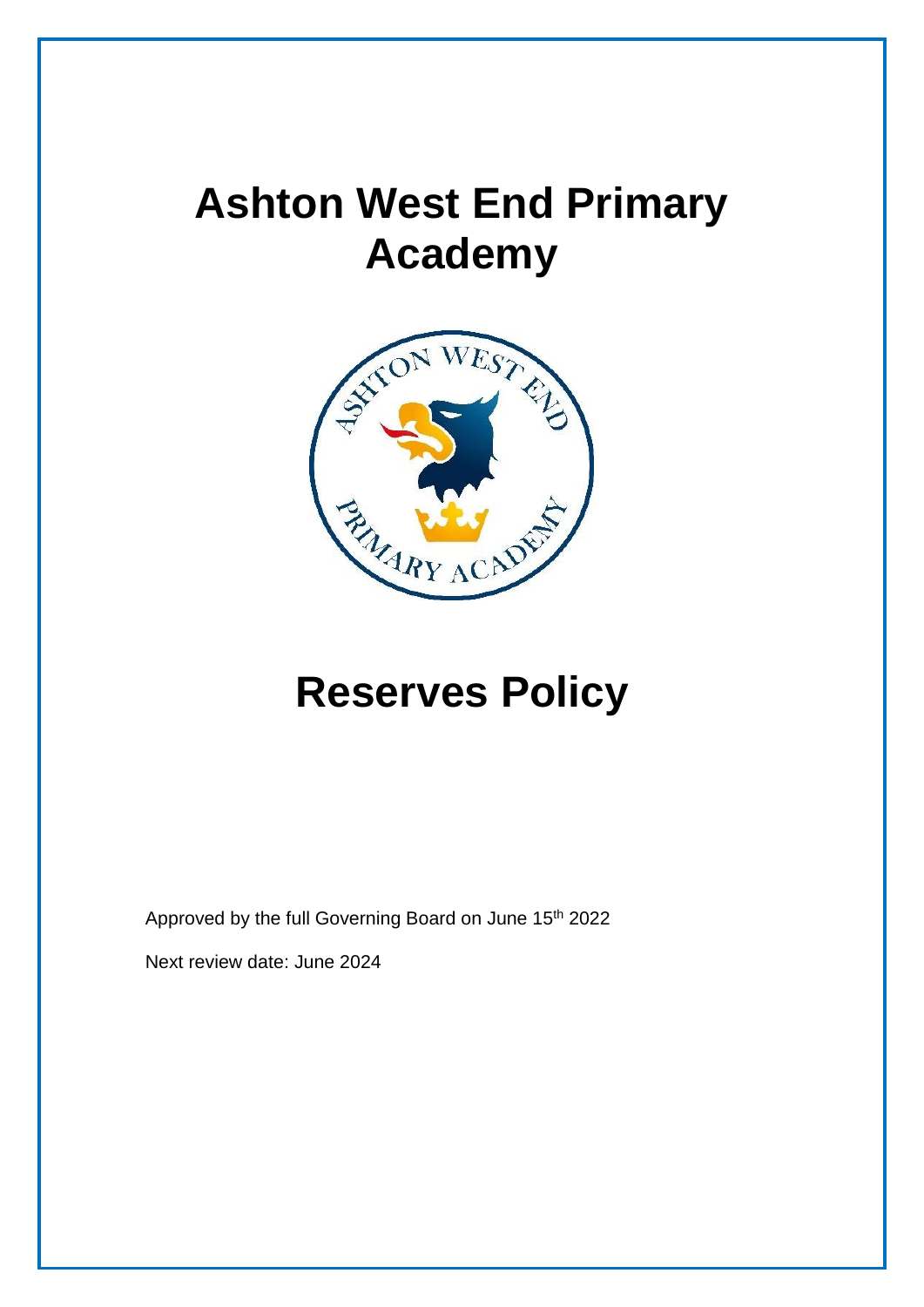### **Introduction**

The school is aware of the need to secure its financial viability beyond the immediate future and must be able to absorb setbacks and to take advantage of change and opportunity.

The school is funded by the Education Funding Agency (ESFA) through the General Annual Grant (GAG) and other grants and, although subject to formula fluctuations, is guaranteed to be received. Against this background it is considered good practice for the school to seek to build some financial reserves which will allow us to meet future commitments or unforeseen expenses without a negative impact on our ability to deliver the education standards we strive to provide to all pupils or develop the school site and infrastructure in the manner planned.

Schools will find their decision to hold reserves is subject to scrutiny or comment in the public arena. Documentation, in the form of a Reserves Policy, provides stakeholders and the general public with a clear explanation of the nature and purpose of any reserves held.

To justify the holding of reserves, a Reserve Policy should be based on a realistic assessment of need and should cover as a minimum:

- the reasons why the school needs a reserve or does not
- what level (or range) of reserves the school believes it needs
- what steps the school is going to take to establish or maintain reserves at the agreed level (or range)

#### **Definition of Reserves**

For the purposes of this policy the term "reserves" is applied to that part of the school's income that is freely available for its general purposes. Reserves are the resources the school has or can make available to spend for any or all of its purposes once it has met its commitments and covered its other planned expenditure. This definition excludes unspent money from restricted grants as below:

- Devolved Formula Capital
- Capital Grant Bids i.e. Academies Capital Maintenance Fund
- Restricted income funds i.e. Pupil Premium
- Designated income funds i.e. Bursary Fund

Reserves should therefore generally only include:

Unrestricted funds – General

This is money that can be spent on anything which furthers the objectives of the school. Often this is money that has been generated through the sale of services or expertise or public fundraising and/or donations.

• GAG Restricted Funds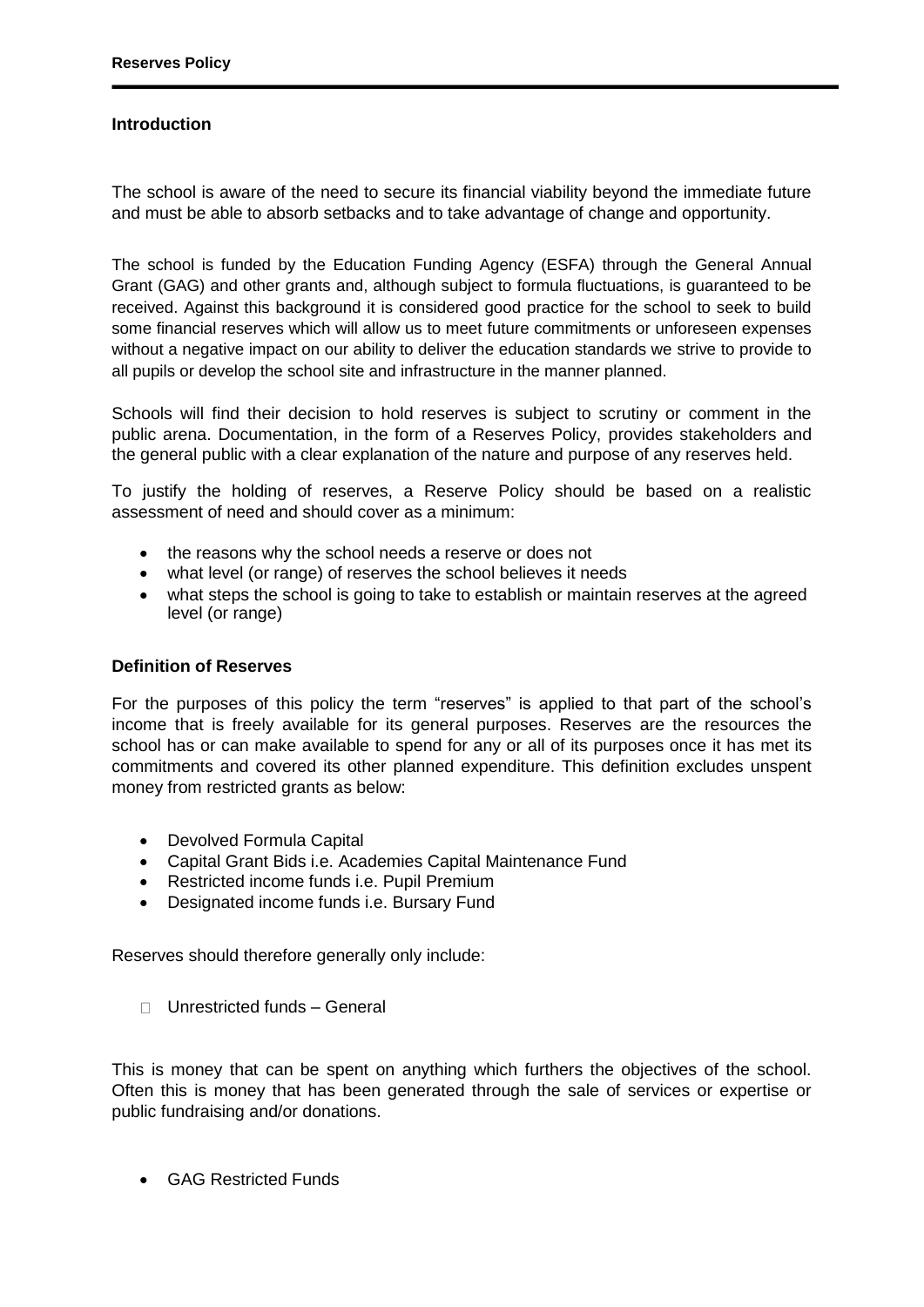The vast majority of costs incurred by academies will be funded through government grants (either revenue or capital). There are no limits on the amount of General Annual Grant (GAG) funds that can be carried forward and these funds can be utilised on the majority of academy costs in future years.

# **The Reserves Policy**

As separate legal entities, the governors have the responsibility to manage the assets of the school. Setting a reserves policy is a central part of managing the school's finances and safeguarding the school's assets. It is true that governors must consider both the needs of today's pupils as well as the future of the school when setting a reserves policy. Holding back excessive funds for a rainy day may damage the education of the current pupils. Conversely, fully spending all of the current funds leaving no money for investment in the future of the school can damage the education of tomorrow's pupils.

The policy should be informed by an analysis of the budgetary process, the strategic and operational plans (i.e. School Development Plan) and the risk management process and will include the following:

- forecasts for levels of income in future years, taking into account the reliability of each source of income and the prospects for opening up new sources
- forecasts for expenditure in future years on the basis of planned activity
- analysis of any future development needs and opportunities that could not be met out of annual income
- assessment, on the best evidence reasonably available, of the financial implications of mitigating

# **Setting a Reserve Level**

There is no absolute level of free reserves that the school should hold but, generally, as this is allocated for unforeseen liabilities, it should normally be restricted to 1% of GAG funding.

The ESFA provides regular remittances to academies and a large proportion of income and expenditure is predictable. This reduces but does not eliminate the need to hold reserves for working capital, cash flow and uncertainties. **Reserves Policy**

The amount allocated to designated reserves will be project dependant but might include the following:

- Property maintenance not covered by annual funding (i.e. assessed need condition work)
- Planned/committed property development
- Planned replacement of high value fixed assets i.e. minibuses and photocopiers
- Development of ICT infrastructure i.e. servers

# **Maintaining and monitoring reserves**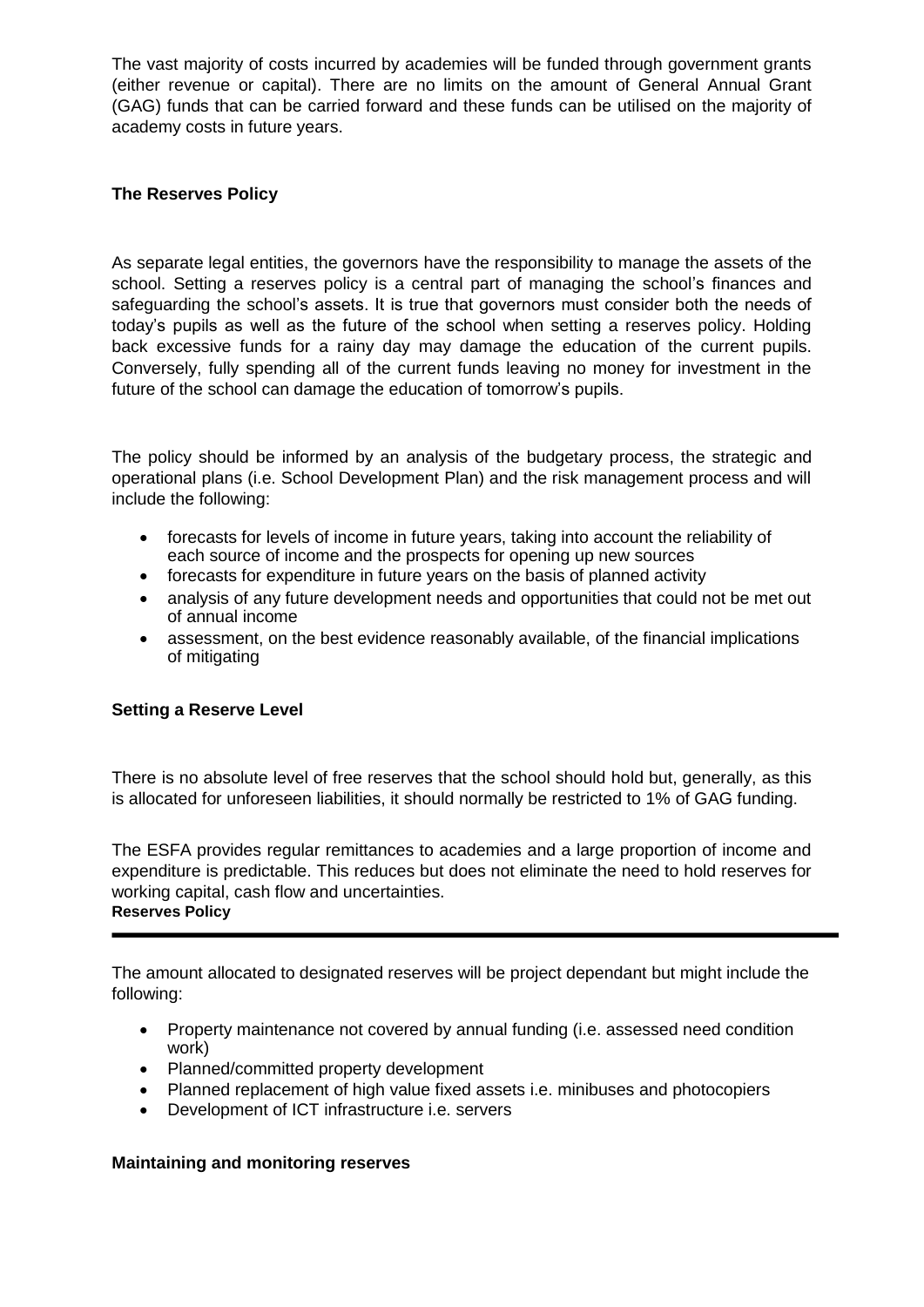It is important to monitor the reserves actually held to establish the reason for any significant difference with the target level set. If reserves during the year are below target or exceed target, governors should consider whether this is due to a short-term situation or a longerterm issue. Action may be needed to replenish or spend reserves.

The governor's monitoring of reserves should not just be a year-end procedure. How the level of reserves changes during the year can be a good indicator of the underlying financial health of the school and can be an indicator of potential problems. The level of reserves should be monitored throughout the year as part of the normal monitoring and budgetary reporting processes.

In particular, the governors should:

- identify when reserves are drawn on so that they understand the reasons and can consider the corrective action, if any, that needs to be taken
- regard the on-going review of the reserves level, target and policy as part of the financial management of the school
- ensure that the reserves policy continues to be relevant as the school develops or changes its strategy and activities
- review the statement on reserves in the annual report where there have been significant changes in the reserves policy or level of reserves held.

# **Reserves – Disclosure**

The school's annual report should state the level of reserves on the last day of the financial year and the future needs, opportunities, contingencies and risks relevant to the level of reserves.

The Charities SORP requires governors to include in their annual report:

• a statement of their policy on reserves